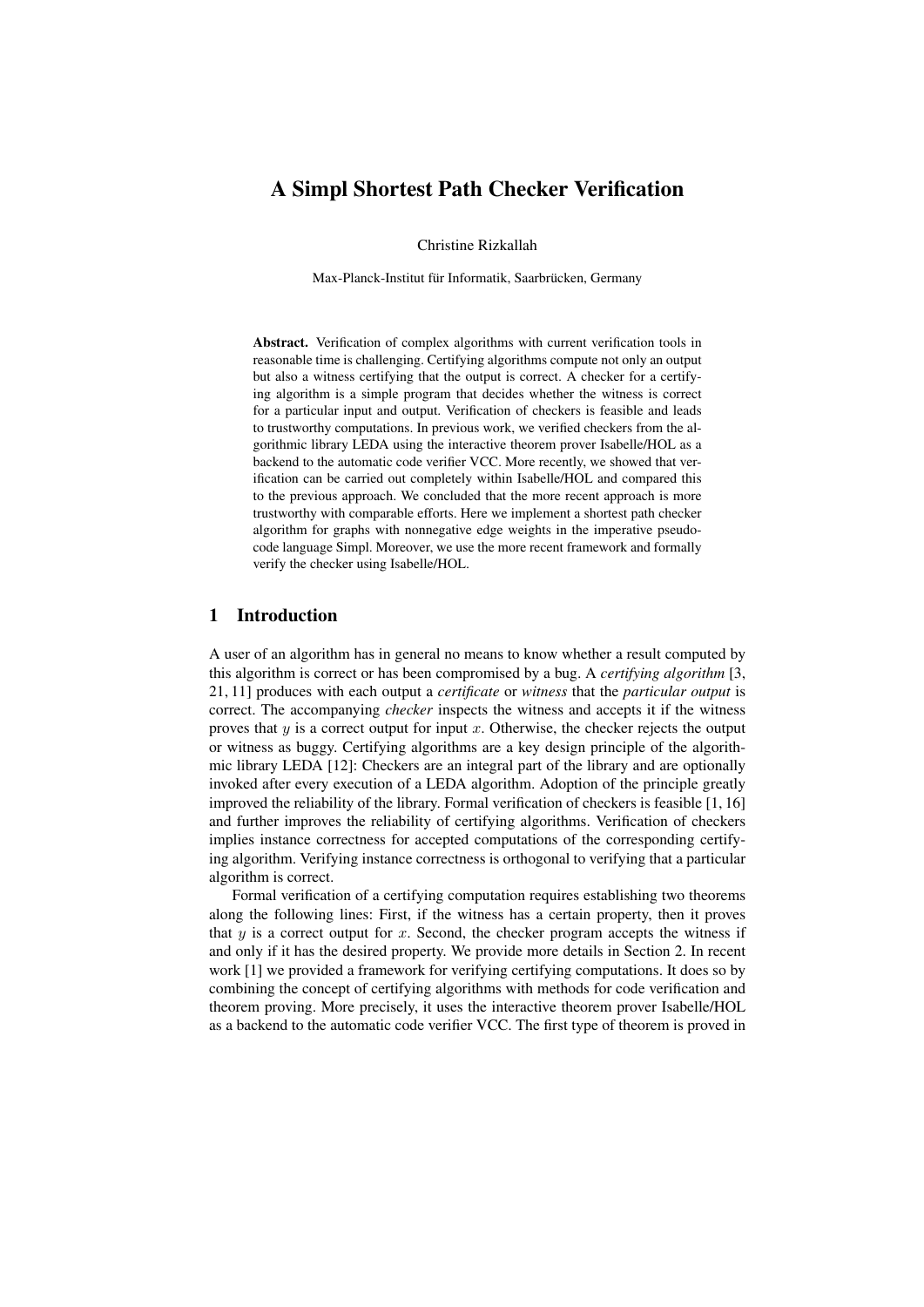Isabelle/HOL and the second type of theorem is proved in VCC. The two theorems are linked by transferring statements from VCC to Isabelle/HOL. The framework is illustrated on several examples in the domain of graphs from the algorithmic library LEDA. Namely, on the connected components checker, the shortest path (with nonnegative edge weights) checker, and the maximum cardinality matching checker.

More recently we suggested establishing both theorems and hence the complete verification of checker algorithms and their implementations within Isabelle/HOL [16]. We demonstrated the approach on the connected components checker and the non-planarity checker.

Here we re-verify the shortest path checker algorithm with nonnegative edge weights solely within Isabelle/HOL. We implement the checker in Simpl, a generic imperative programming language whose semantics is formulated in Isabelle and for which a verification environment exists in Isabelle/HOL [19]. Then we verify the checker correctness within Isabelle/HOL. The complete implementation and verification is online: http://www.mpi-inf.mpg.de/∼crizkall/Publications/VerificationSimplShortestPath.zip. This folder also contains the Simpl formalization [20], the Isabelle graph library [15]

and a formal proof of the witness property of the shortest path checker [18] which are all used in the verification and are also available from Isabelle's archive of formal proofs.

The verification of the shortest path (with general edge weights) checker algorithm is currently still work in progress. We implemented the more general checker in Simpl and we are about half way through with the verification.

# 2 Preliminaries

As described in [1], we consider algorithms taking an input from a set X and producing an output in a set Y and a witness in a set W. The input  $x \in X$  is supposed to satisfy a precondition  $\varphi(x)$  and the input together with the output  $y \in Y$  is supposed to satisfy a postcondition  $\psi(x, y)$ . A *witness predicate* for a specification with precondition  $\varphi$  and postcondition  $\psi$  is a predicate  $W \subseteq X \times Y \times W$  with the following *witness property*:

$$
\varphi(x) \land \mathcal{W}(x, y, w) \longrightarrow \psi(x, y) \tag{1}
$$

In contrast to algorithms which work on abstract sets  $X, Y$ , and  $W$ , programs as their implementations operate on concrete representations of abstract objects. We use  $\overline{X}$ ,  $Y$ , and  $W$  for the set of representations of objects in  $X$ ,  $Y$ , and  $W$ , respectively and assume mappings  $i_X : X \to X$ ,  $i_Y : Y \to Y$ , and  $i_W : W \to W$ . The checker program C receives a triple  $(\overline{x}, \overline{y}, \overline{w})$  and is supposed to check whether it fulfils the witness property. More precisely, let  $x = i_X(\overline{x})$ ,  $y = i_Y(\overline{y})$ , and  $w = i_W(\overline{w})$ . If  $\neg \varphi(x)$ , C may do anything (run forever or halt with an arbitrary output). If  $\varphi(x)$ , C must halt and either accept or reject. It is supposed to accept if  $\mathcal{W}(x, y, w)$  holds and supposed to reject otherwise. The following proof obligations arise:

**Checker Correctness:** A proof that  $C$  checks the witness predicate assuming that the precondition<sup>1</sup> holds, i.e., on input  $(\overline{x}, \overline{y}, \overline{w})$  and with  $x = i_X(\overline{x})$ ,  $y = i_Y(\overline{y})$ , and  $w = i_W(\overline{w})$ :

 $1$  We stress that the checker has the same precondition as the algorithm.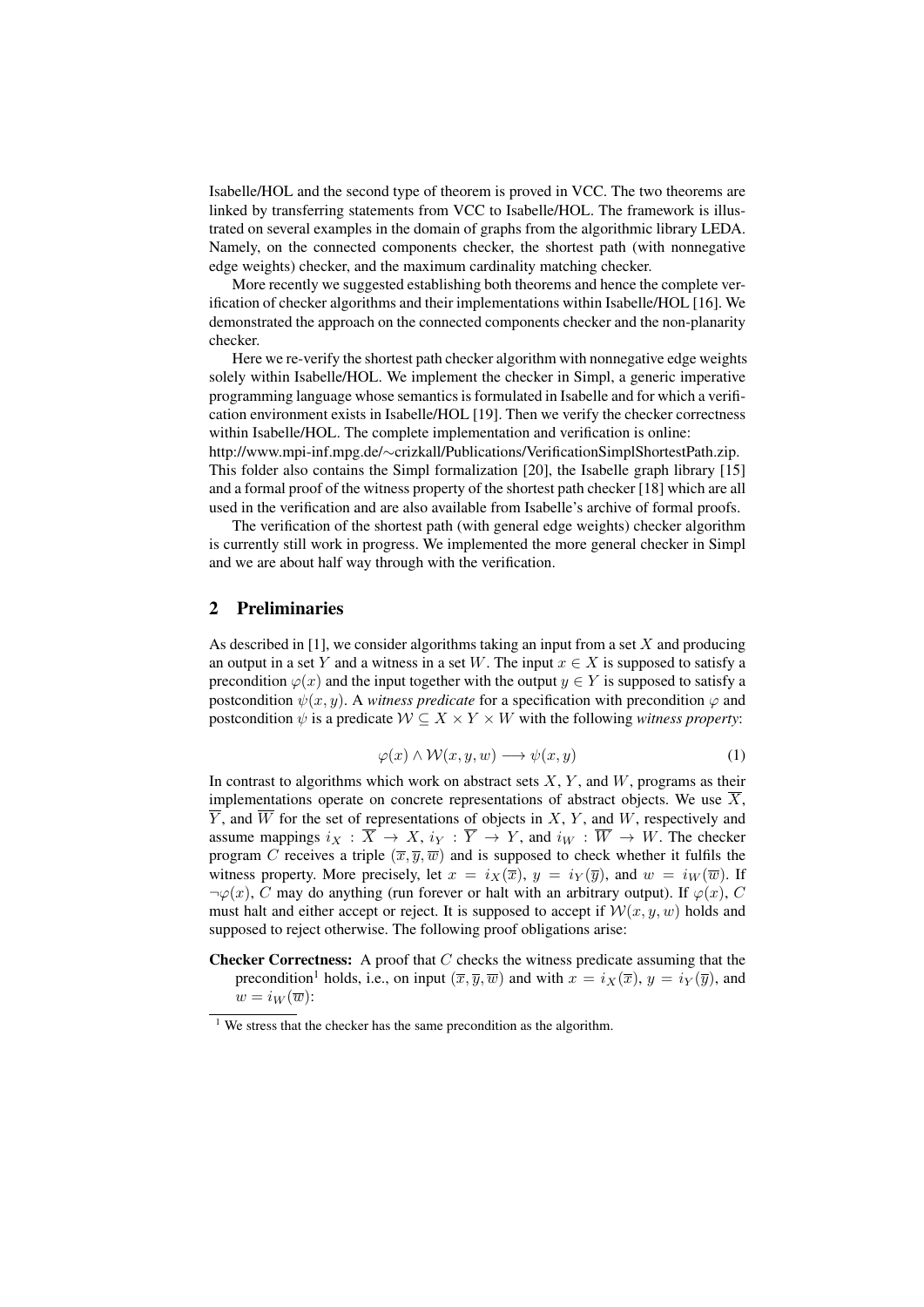- 1. If  $\varphi(x)$ , C halts.
- 2. If  $\varphi(x)$  and  $\mathcal{W}(x, y, w)$ , C accepts, and if  $\varphi(x)$  and  $\neg \mathcal{W}(x, y, w)$ , C rejects. In other words, if  $\varphi(x)$ , C accepts if and only if  $\mathcal{W}(x, y, w)$ , and C rejects if and only if  $\neg W(x, y, w)$ .

Witness Property: A proof for the implication (1).

**Theorem 1.** Assume that the proof obligations are fulfilled. Let  $(\overline{x}, \overline{y}, \overline{w}) \in \overline{X} \times \overline{Y} \times \overline{W}$ *and let*  $x = i_X(\overline{x})$ *,*  $y = i_Y(\overline{y})$ *, and*  $w = i_W(\overline{w})$ *.* 

*If* C accepts a triple  $(\overline{x}, \overline{y}, \overline{w})$ ,  $\varphi(x) \longrightarrow \psi(x, y)$  by a formal proof. If C rejects a *triple*  $(\overline{x}, \overline{y}, \overline{w})$ *,*  $\neg \varphi(x) \vee \neg \mathcal{W}(x, y, w)$  *by a formal proof.* 

#### 2.1 Tools

Isabelle/HOL [13] is an interactive theorem prover for classical higher-order logic based on Church's simply-typed lambda calculus. Internally, the system is built on top of an inference kernel which provides only a small number of rules to construct theorems; complex deductions (especially by automatic proof methods) ultimately rely on these rules only. This approach, called LCF due to its pioneering system [6], guarantees correctness as long as the inference kernel is correct. Isabelle/HOL comes with a rich set of already formalized theories, among which are natural numbers and integers as well as sets, finite sets and as a recent addition graphs [15].

Proofs in Isabelle/HOL can be written in a style close to that of mathematical textbooks called Isabelle/Isar. The user structures the proof and the system fills in the gaps by its automatic proof methods. Moreover, one can use locales which provide a method for defining local scopes in which constants are defined and assumptions about them are made. Theorems can be proven in the context of a locale and can use the constants and depend on the assumptions of this locale. A locale can be instantiated to concrete entities if the user is able to show that those entities fulfill the locale assumptions.

Simpl [19] is a generic imperative language designed to allow a deep embedding of real programming languages, for example C, in Isabelle/HOL for the purpose of program verification. Simpl provides the usual language constructs like functions, variable assignments, sequential compositions, conditional statements, while loops, and exceptions. Simpl does not provide the common return statement for abrupt termination, it can however be emulated by exceptions. Programs may be annotated by invariants. Simpl does not have its own expression language, expressions in Simpl programs are arbitrary Isabelle expressions. It is therefore convenient for writing pseudo-code. Specifications for Simpl programs are given as Hoare triples, where pre- and post-condition are arbitrary Isabelle expressions. In such specifications, we need to distinguish between Isabelle's logical variables and program variables (i.e., variables referring to the program state). A logical variable named x is written as  $x$ , a program variable referring to the current state as x.

# 3 Shortest Path Checker

The single-source shortest-paths problem (with nonnegative edge weights) for directed graphs can be solved for instance by Dijkstra's algorithm [12, Sections 6.6 and 7.5].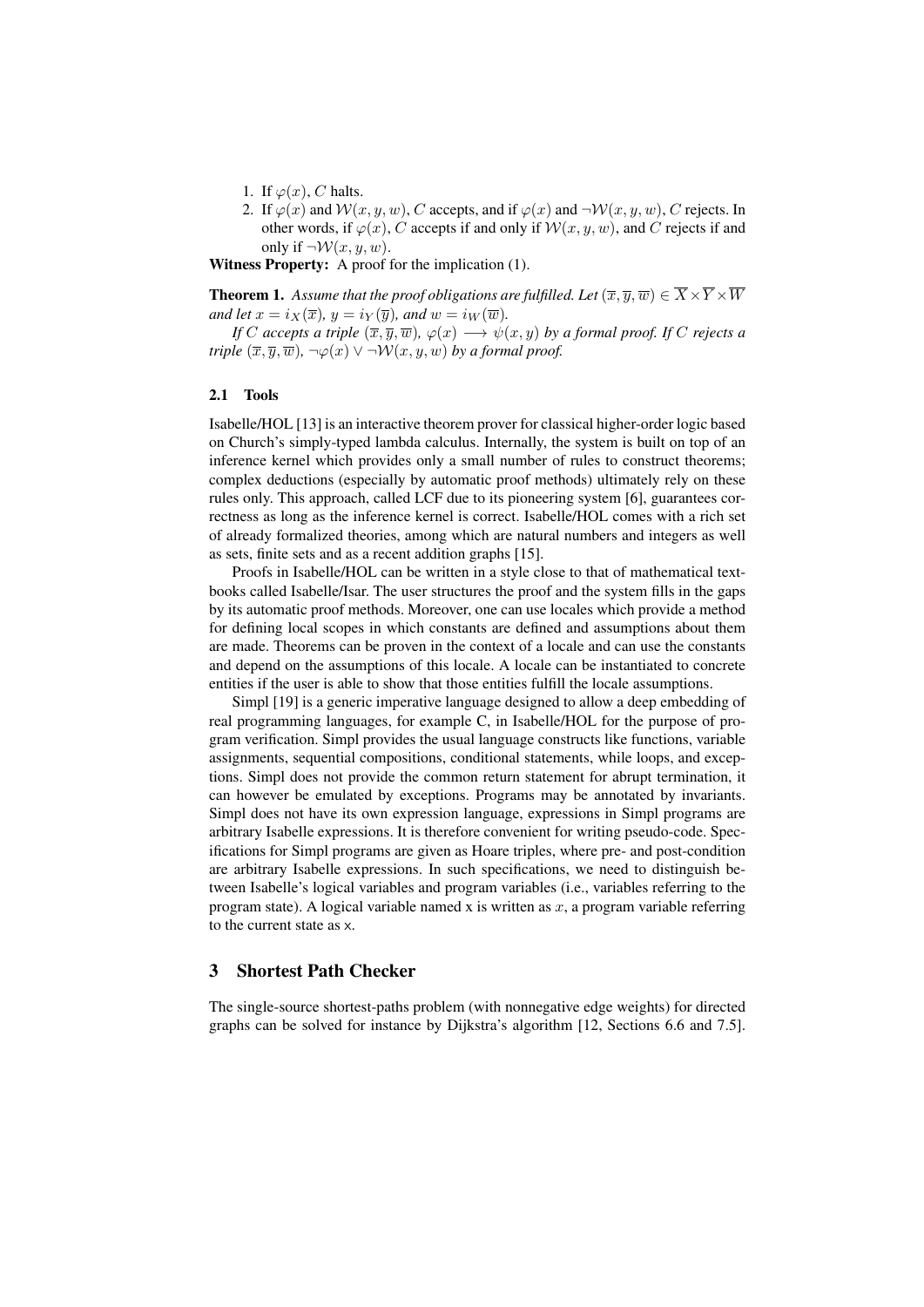Instead of verifying this algorithm, we request that it returns, along with the computed shortest distances from s to every vertex of a graph, the corresponding shortest path tree as witness. That is, we instantiate our general framework as follows:

|  | input $x =$ a directed graph $G = (V, E)$ , a function $c : E \to \mathbb{N}$ for edge   |
|--|------------------------------------------------------------------------------------------|
|  | weights, a vertex $s$                                                                    |
|  | output $y = a$ mapping $dist : V \to (\mathbb{N} \cup \infty)$                           |
|  | witness $w = a$ tree rooted at s                                                         |
|  | $\varphi(x) = G$ is wellformed and $s \in V$                                             |
|  | $W(x, y, w) = w$ is a shortest-path tree, i.e., for each v reachable from s, the         |
|  | tree path from s to v has length $dist(v)$                                               |
|  | $\psi(x, y)$ = for each $v \in V$ , $dist(v)$ is the cost of a shortest path from s to v |
|  | $(\infty)$ , if there is no path from s to v).                                           |



(a) A directed graph  $G$  (b) A shortest-path tree of  $G$ 

(c) Tree representation

Fig. 1: A directed graph  $G = (V, E)$  with the edges labeled  $i/\mathbf{k}$ , where i is a unique edge index and k is the cost of that edge is presented in (a). In (b) we give a shortestpath tree of G that is rooted at start vertex  $s \in V$ . The tree is encoded by parent-edge, num, and dist according to the table in (c). Observe that vertex  $w$  is not reachable from s and that the cycle  $t \to v \to t$  has cost zero.

Figure 1 shows a directed graph  $G$  and a shortest-path tree of  $G$  rooted at  $s$ . We encode a shortest-path tree by the functions  $parent-edge$ ,  $dist$ , and  $num$ . For each v reachable from s,  $dist(v)$  is the shortest-path distance from s to v and  $num(v)$  is the depth of v in the shortest-path tree. For vertices v that are not reachable from s,  $dist(v) = num(v) =$  $\infty$ . For reachable vertices v different from s the edge parent-edge(v) is the last edge on a shortest path from s to v. The precondition  $\varphi(x)$  and witness predicate  $\mathcal{W}(x, y, w)$ could be summarized by the following properties:

**is wellformed:** The graph  $G$  is wellformed with finite sets of vertices and edges. **non neg cost:** For all edges  $e$  in  $G$ ,  $c(e) \ge 0$  where  $c$  is the cost function. s in G: The source vertex  $s$  is in  $G$ . start val: For the source vertex s,  $dist(s) = 0$ .

**no path:** For a vertex v in G,  $dist(v) = \infty$  if and only if there is no path to v.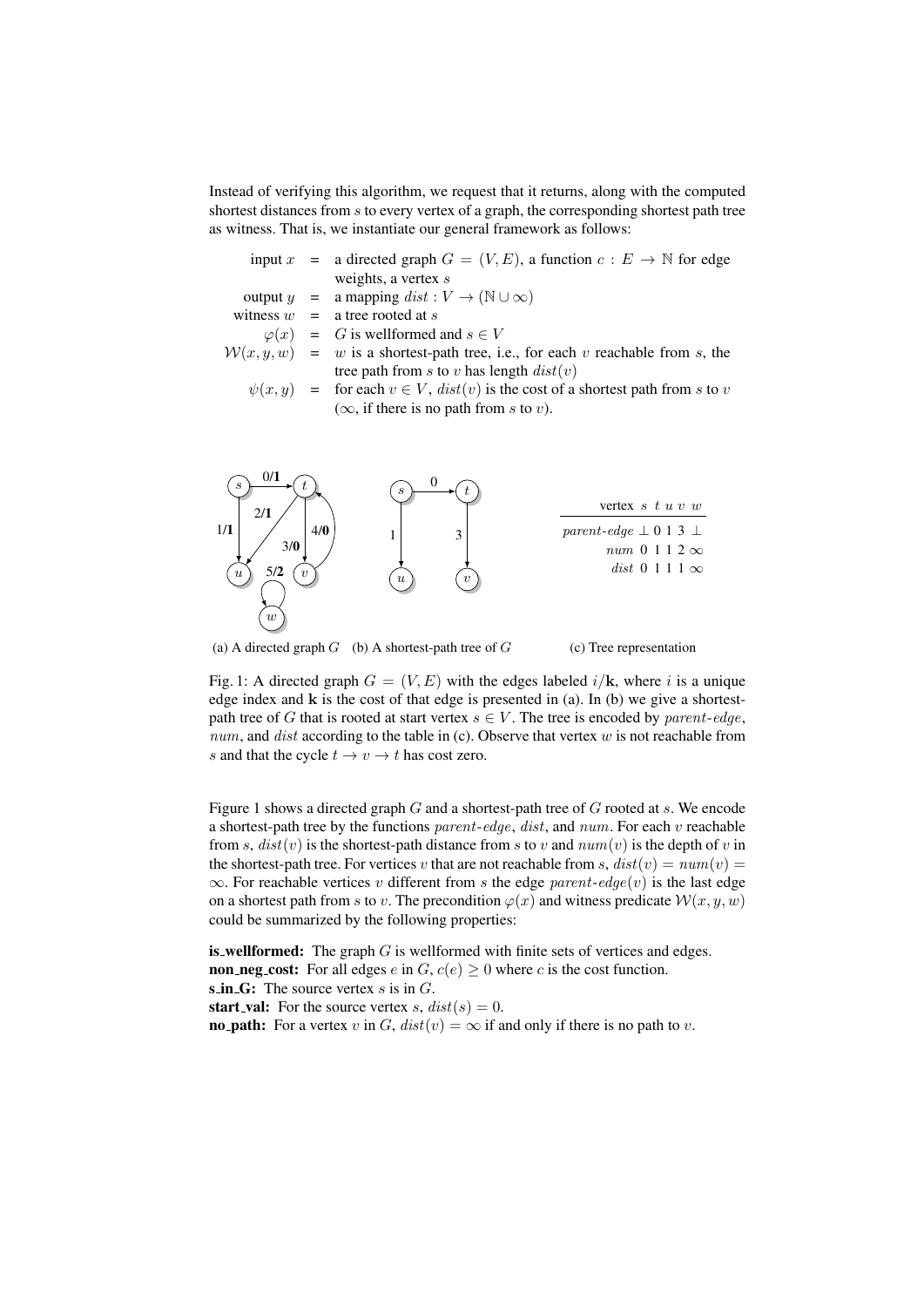**trian:** For all edges  $(u, v)$  in G,  $dist(u) + c(u, v) \geq dist(v)$ . just: If  $(u, v)$  is the parent edge of v,  $dist(u) + c(u, v) = dist(v)$ .

We start by presenting the witness property of the checker. We have an Isabelle locale which is equivalent to  $(\varphi(x) \wedge \mathcal{W}(x, y, w))$  and a theorem stating that under the locale assumptions  $\psi(x, y)$  holds. Then we present an excerpt of the Simpl checker implementation. The checker is supposed to accept if and only if the locale assumptions hold. Finally, we present part of the correctness proof of the checker. We prove that the checker terminates and that the result of the checker is equivalent to the Isabelle locales, and thus the checker accepts if and only if  $\psi(x, y)$  holds. The complete implementation and proofs can be found online:

http://www.mpi-inf.mpg.de/∼crizkall/Publications/VerificationSimplShortestPath.zip.

Witness Property This formalization builds on the Isabelle graph library [15] and can be found in Isabelle's archive of formal proofs [18]. The shortest-path-non-neg-cost locale contains exactly the properties summarizing the precondition and the witness property that we stated earlier in the section. The theorem correct-shortest-path (see Listing 1) states that under the shortest-path-non-neg-cost locale assumptions, for any vertex v in G,  $dist(v)$  is equal to the correct shortest path distance  $\mu c s v$  from s to  $v$  using the cost function  $c$ .

Implementation We begin by fixing the types we use for the Simpl implementation (see Listing 1) and represent a graph the same way as in [1]. The type  $\Gamma$  *Graph* represents a graph G by the number of vertices ivertex-cnt G, number of edges iedge-cnt G, and a function  $\text{iedge-}cnt G$  mapping from edge ids to edges. Vertices of  $G$  range over the set  $\{0, \ldots, (vertex-cnt G)-1\}$ . Edges ids range over the set  $\{0, \ldots, (ledge-cnt G)-1\}$ , and edges are pairs of vertices and are obtained using the function  $\text{iedge-cnt } G$ . If the two vertices of each edge belong to the graph we call the graph *wellformed*.

For each of the properties in the locales, we have a procedure checking this property and returning True if and only if it holds. For example the annotated procedure is-wellformed in Listing 1 checks wether a graph is wellformed. The procedure loops over edge ids in the graph and checks whether the endpoints of the corresponding edges are within the range of vertices in the graph. We add a loop invariant is-wellformed-inv to help with the verification. It states that the result R of the procedure is  $True$  if and only if up to step i in the loop all edges with edge ids less than i have their endpoints in the graph. The keyword VAR MEASURE in the implementation (see Listing 1) guides the automated tools in Isabelle to prove termination automatically.

Checker Correctness We prove the checker implementation terminates. The termination arguments are all trivial (loops counting upwards to some constant). The function abs-Graph takes a concrete graph and converts it to an abstract graph. The lemma is-wellformed-spec (see Listing 1) states that the procedure is-wellformed accepts if and only if the invariant is-wellformed-inv(G, (iedge-cnt G)) evaluates to true. We then show that the invariant holds if and only if the abstract graph  $abs-Graph(G)$  is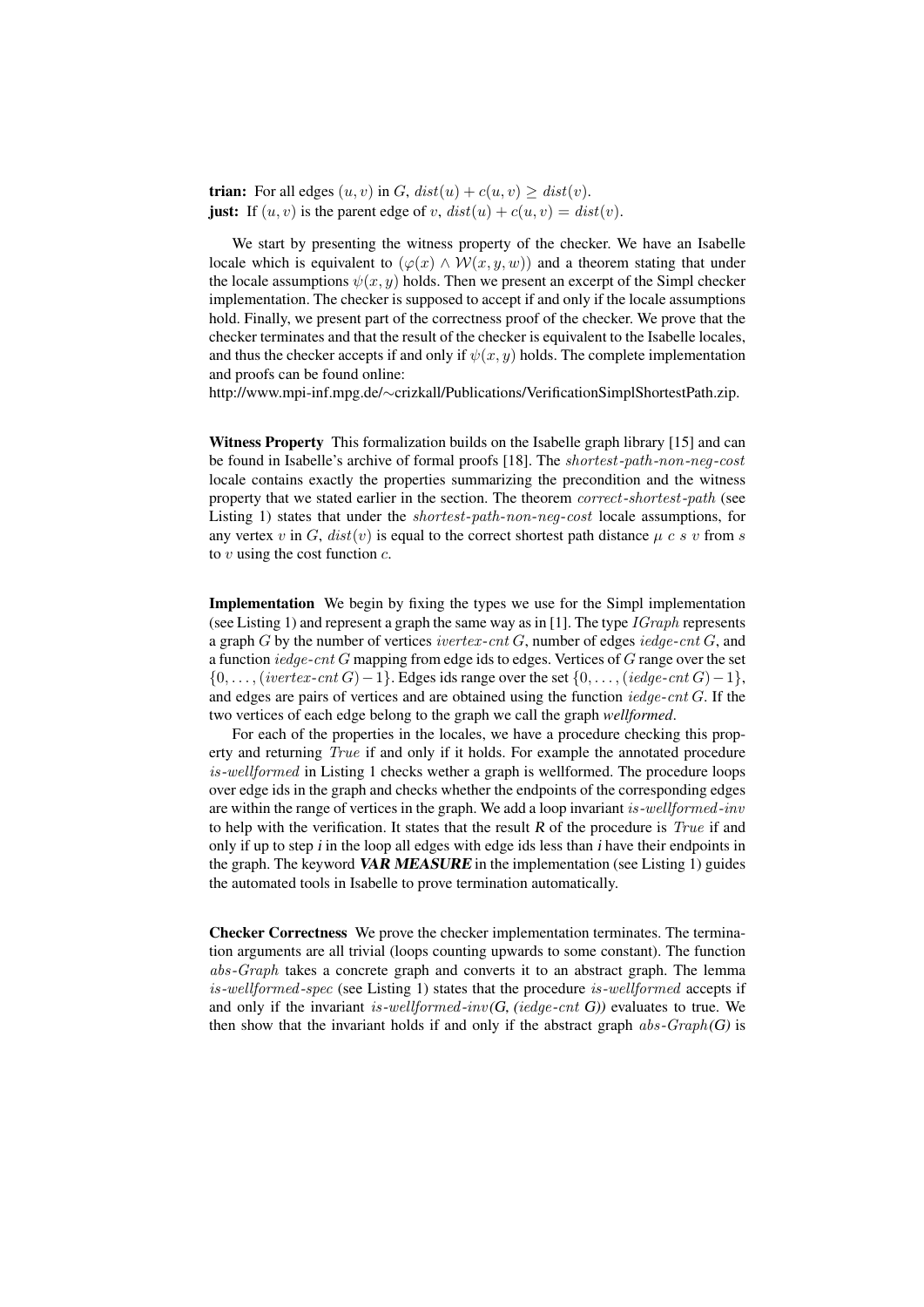```
theorem (in shortest-path-non-neg-cost) correct-shortest-path:
 assumes v \in \text{verts } G shows dist v = \mu \text{ c } s v
```

```
type_synonym IVertex = nattype_synonym Edge-Id = nattype synonym IEdge = IVertex \times IVertextype synonym IGraph = nat \times nat \times (Edge-Id \Rightarrow IEdge)definition is-wellformed-inv :: IGraph \Rightarrow nat \Rightarrow bool where
 is-wellformed-inv G i \equiv\forall k \leq i. ivertex-cnt G > fst (iedges G k) \land ivertex-cnt G > snd (iedges G k)
procedures is-wellformed (G :: IGraph | R :: bool)
 where i :: nat, e :: IEdge
 in ANNO G. \{\mathsf{G} = G\}R := True;i := 0;TRY
     WHILE i < iedge-cnt G
     INV \{ \mathbb{R} = \text{is-wellformed-inv } G \text{ i} \wedge \text{i} \leq \text{iedge-cnt } G \wedge G = G \}VAR MEASURE (\text{iedge-cnt } G - i)
     DO
     e := idges G i ;IF ivertex-cnt G \leq fst e \vee ivertex-cnt G \leq snd e THEN
      R := False;THROW
     FI;
     i := i + 1OD
    CATCH SKIP END
    \{G = G \wedge R = is-wellformed-inv G (iedge-cnt G)\}lemma (in is-wellformed-inv-step) is-wellformed-spec:
```

```
\forall G. \Gamma \vdash_t \{\!\!\{\mathsf{G} = G\}\!\!\} R := PROC is-wellformed(G) \{\!\!\{\mathsf{R} = is-wellformed\text{-}inv\ G\} (iedge-cnt G)
)|}
```
Listing 1: Excerpts from witness property, implementation, and verification of shortest paths in Isabelle/HOL. The ANNO command binds the logical variable G so it can be used in the invariant.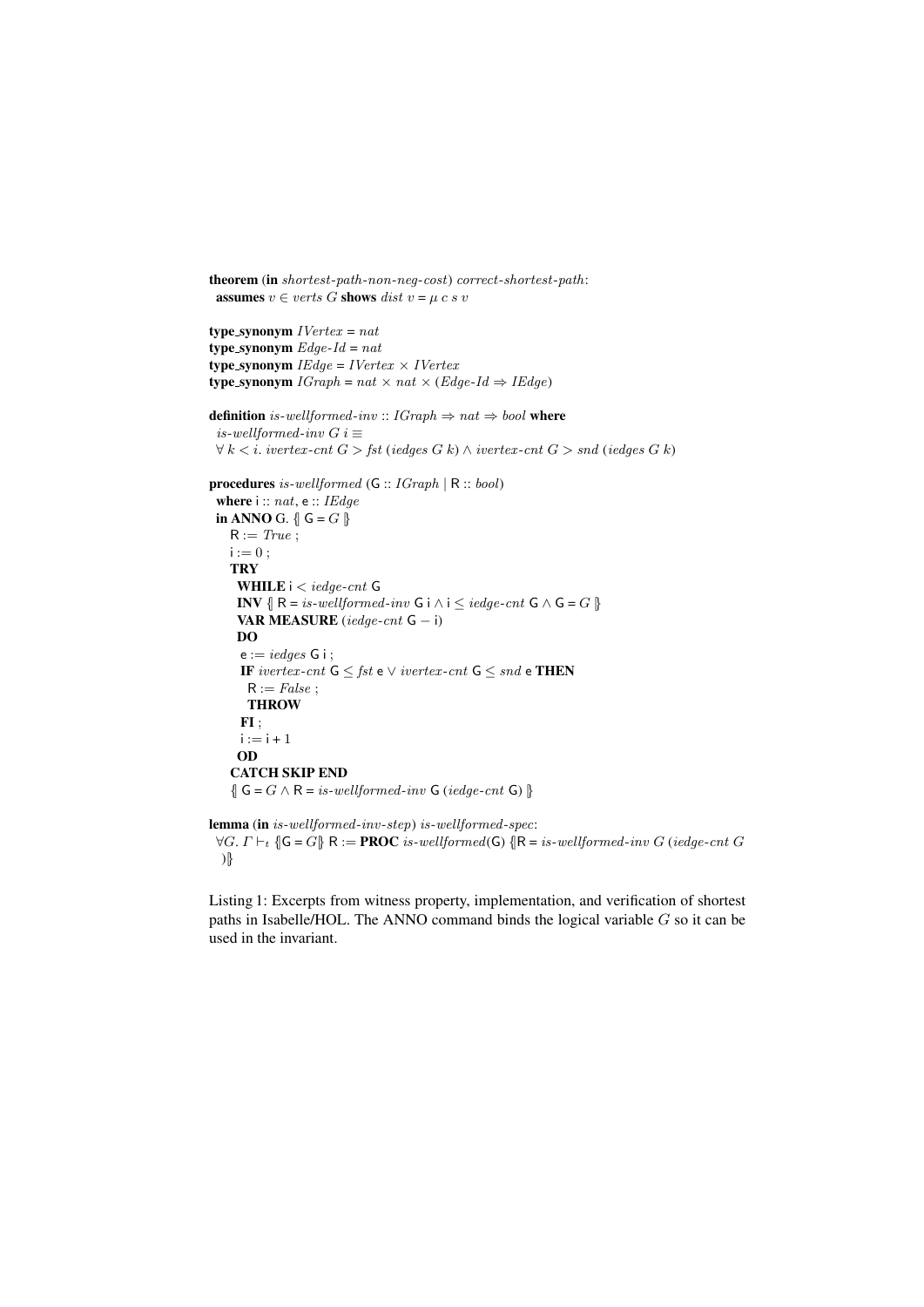wellformed (which is one of the assumptions in the *shortest-path-non-neg-cost* locale). For all other procedures we show that their results are equivalent to some locale assumption (applied to the abstracted graph). Eventually we show that the checker procedure is equivalent to the locale. By this we conclude our proof.

### 4 Related Work, Conclusion and Future Work

Verifying imperative code within interactive theorem provers is a an active field of research. A semantics of C was formalized in HOL [14], and a semantics of a subset of C, called C0, was formalized in Isabelle/HOL [9]. A verification environment for the imperative language Simpl was developed within Isabelle and C0 was embedded into it [19]. This work has been applied to verify a compiler for C0 [17] and extended to verify the seL4 microkernel which is written in low-level C [8]. Simpl was also used in the Verisoft project [22]. Coq [2] was used both for programming the CompCert compiler and for proving its correctness [10]. CFML is a verification tool, embedded in Coq, that targets imperative Caml programs [5]. It has been applied to verify imperative data structures such as mutable lists, sparse arrays and union-find.

Shortest-path algorithms, especially imperative implementations thereof, are popular as case studies for demonstrating code verification [5, 4]. They target full functional correctness as opposed to instance correctness. Verifying checkers and hence instance correctness is orthogonal to verifying that a particular shortest path algorithm is correct. It can be combined with any shortest-path algorithm that is instrumented to provide the necessary witness expected by our checker. We recently proposed a framework for verification of certifying computations through formally verifying checkers using Isabelle/HOL(and its graph library [15]) as a backend to VCC [1]. We applied this framework to verify several checkers from the domain of graph theory including a shortest path checker. We later proposed a new framework for verifying checkers solely within Isabelle/HOL [16]. This provides higher trust guarantees and could be done with comparable (if not less) effort. In this paper, we re-verify the shortest path checker algorithm with nonnegative edge weights using the new framework. We implement a checker in Simpl and verify the checker correctness within Isabelle/HOL. The implementation along with the verification is about 450 lines.

For future work, we plan to use the verification of the shortest path checker algorithm presented here and AutoCorres [7] to verify the C implementation. Moreover, we are currently verifying a more involved checker algorithm for the shortest path problem with general edge weights. We implemented the checker algorithm in Simpl and are about half way through with the verification.

*Acknowledgement* Special thanks to Kurt Mehlhorn and Fatemeh Shirazi for their feedback on the paper.

# References

1. Alkassar, E., Bohme, S., Mehlhorn, K., Rizkallah, C.: A framework for the verification of ¨ certifying computations. J. Autom. Reasoning 52(3), 241–273 (2014)